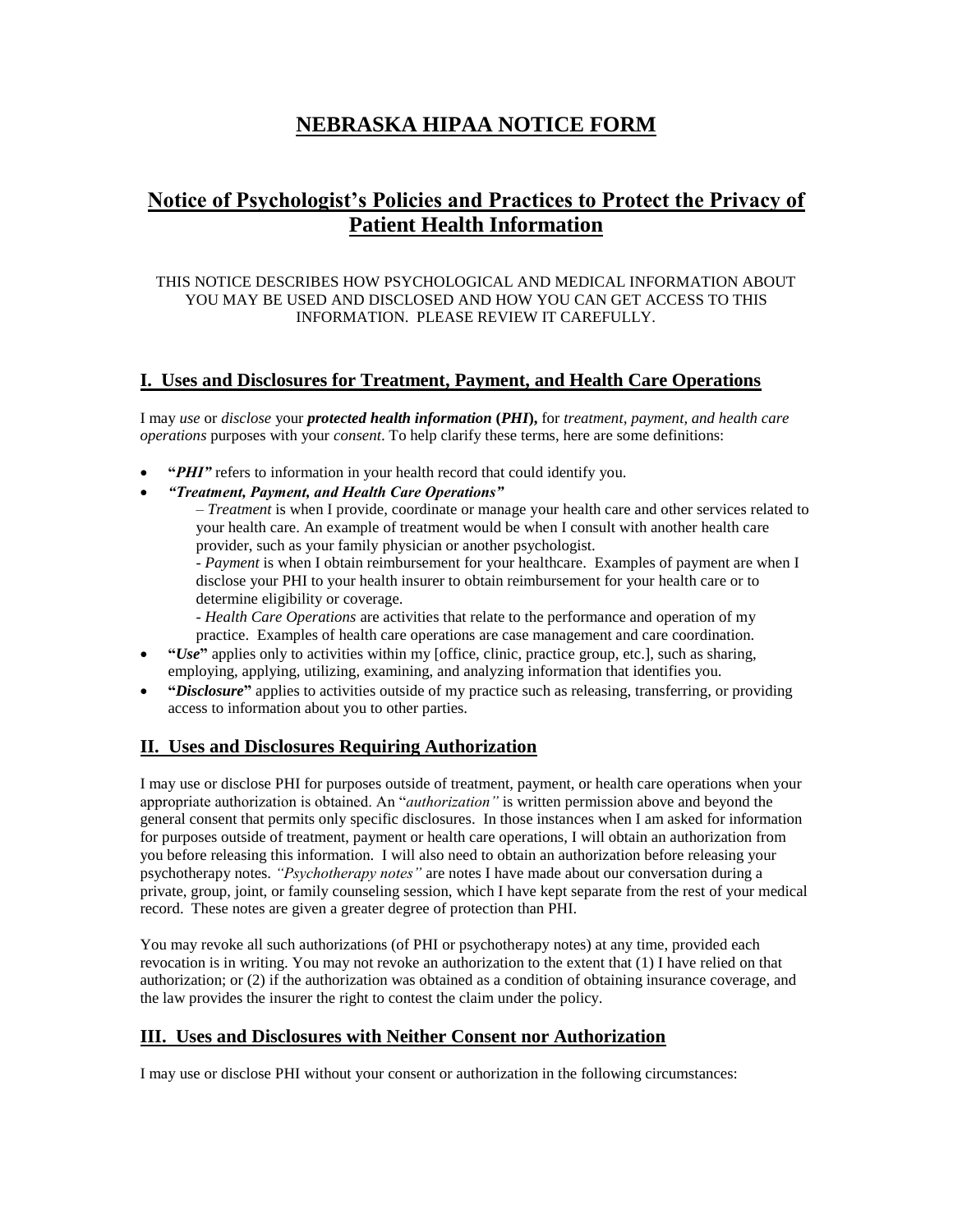- **Child Abuse** When I have reasonable cause to believe that a child has been subjected to abuse or neglect, or if I observe a child being subjected to conditions which would reasonably result in abuse or neglect, I must report this to the proper law enforcement agency or to the Nebraska Department of Health and Human Services.
- **Adult and Domestic Abuse** When I have reasonable cause to believe that a vulnerable adult has been subjected to abuse or if I observe such an adult being subjected to conditions which would reasonably result in abuse, I must report this to the appropriate law enforcement agency or the Nebraska Department of Health and Human Services.

"*Vulnerable adult*" shall mean any person eighteen years of age or older who has a substantial mental or functional impairment or for whom a guardian has been appointed under the Nebraska Probate Code

- **Health Oversight Activities** For the purpose of any investigation, the Director of Health and Human Services or the Director of Regulation and Licensure (the board which licenses me to practice) may subpoena relevant records from me.
- **Judicial and Administrative Proceedings** If you are involved in a court proceeding and a request is made for information about your diagnosis and treatment and the records thereof, such information is privileged under state law, and I will not release information without the written authorization from you or your personal or legally-appointed representative, or a court order. The privilege does not apply when you are being evaluated for a third party or where the evaluation is court-ordered. I will inform you in advance if this is the case.
- **Serious Threat to Health or Safety If you communicate to me a serious threat of physical violence** against a reasonably identifiable victim or victims, I must communicate such threat to the victim or victims and to a law enforcement agency.
- **Worker's Compensation –** If you file a worker's compensation claim, I must, on demand, make available records relevant to that claim to your employer, the insurance carrier, the worker's compensation court, and to you.

### **IV. Patient's Rights and Psychologist's Duties**

#### Patient's Rights:

- *Right to Request Restrictions* –You have the right to request restrictions on certain uses and disclosures of protected health information. However, I am not required to agree to a restriction you request.
- *Right to Receive Confidential Communications by Alternative Means and at Alternative Locations*  You have the right to request and receive confidential communications of PHI by alternative means and at alternative locations. (For example, you may not want a family member to know that you are seeing me. On your request, I will send your bills to another address.)
- *Right to Inspect and Copy*  You have the right to inspect or obtain a copy (or both) of PHI and psychotherapy notes in my mental health and billing records used to make decisions about you for as long as the PHI is maintained in the record. I may deny your access to PHI under certain circumstances, but in some cases, you may have this decision reviewed. On your request, I will discuss with you the details of the request and denial process.
- *Right to Amend* You have the right to request an amendment of PHI for as long as the PHI is maintained in the record. I may deny your request. On your request, I will discuss with you the details of the amendment process.